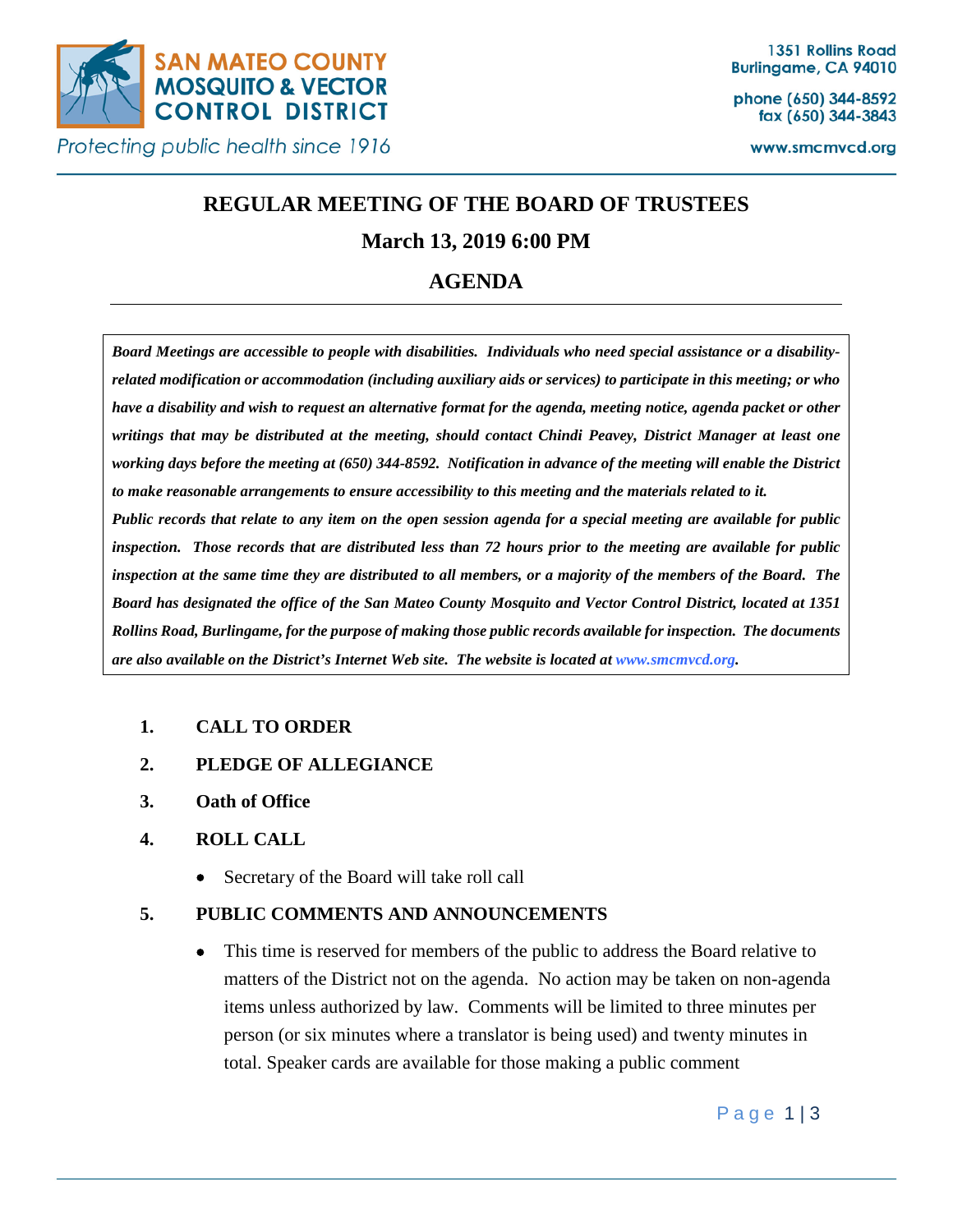#### **6. CONSENT CALENDAR**

None

# **REGULAR AGENDA**

**7. Update on status of District's pension system, the San Mateo County Employees' Retirement Association (SamCERA)** 

Presentation by Scott Hood, CEO of SamCERA

- **8. BOARD COMMITTEE REPORTS,** The Chair of each of the following committees will present a brief report on the committee's actions since the last report and present any recommendations to the Board.
	- A. Environmental and Public Outreach Committee
	- B. Strategic Planning Committee
	- C. Policy Committee
	- D. Manager's Evaluation Committee
	- E. Legislative Committee
	- F. Finance Committee

#### **9. FINANCIAL REPORT**

Review Financial Report for January 2019.

Finance Director, Richard Arrow

**ACTION:** Motion to approve Financial Report for January 2019

## **10. STAFF REPORTS**

- A. Assistant Manager, Brian Weber will provide an update on Field Operations Programs (including Seasonal marsh treatments, airboat, *Aedes aegypti*, etc.)
- B. Laboratory Director, Angie Nakano will provide an update on District Laboratory Programs (including surveillance efforts for West Nile Virus, *Aedes aegypti*, Ticks, Hantavirus, etc.)